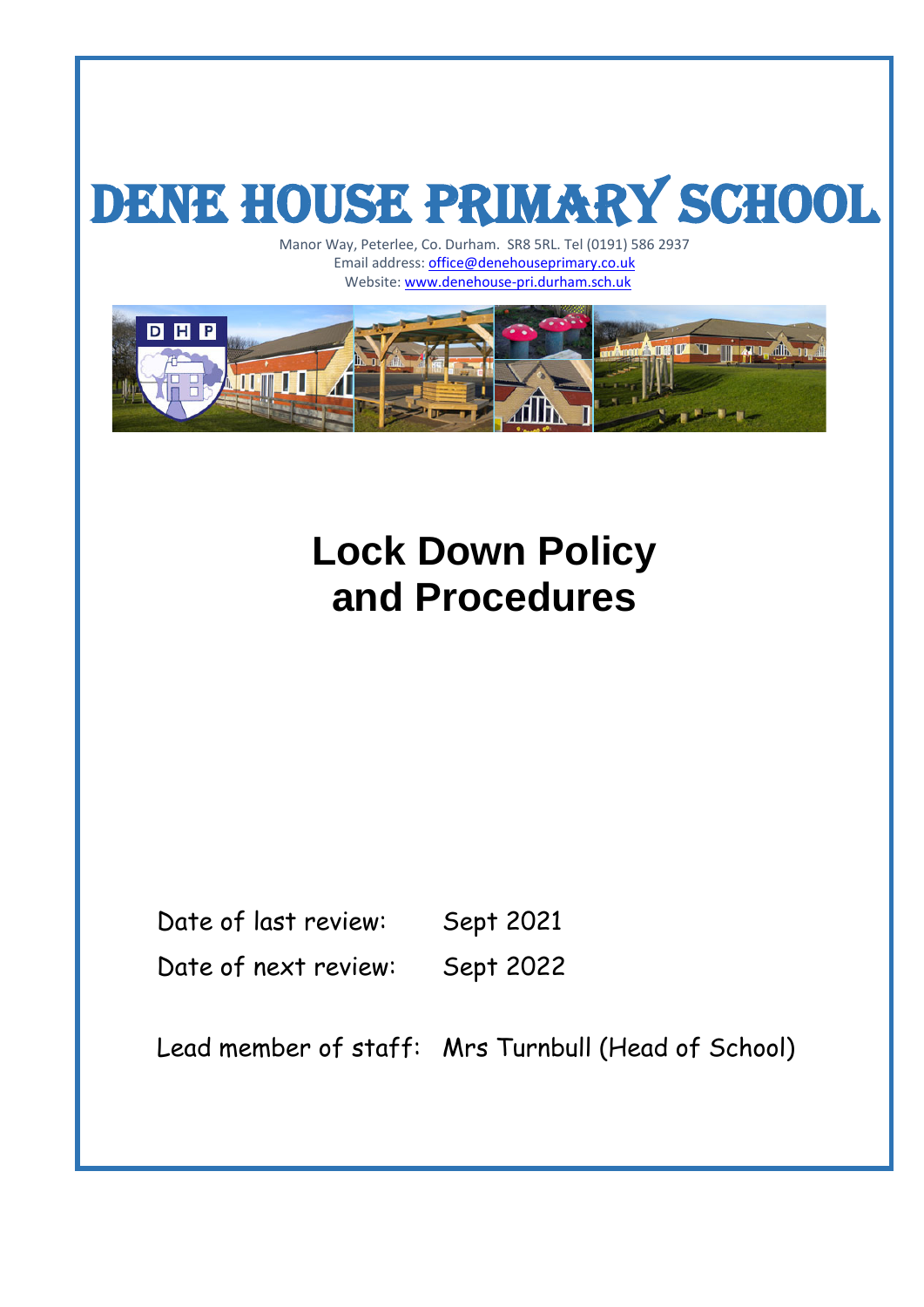#### **Rationale**

As part of our Health and Safety policies and procedures, the school has a Lockdown Policy.

On very rare occasions, it may be necessary to seal off the school so that it cannot be entered from the outside. This will ensure that pupils, staff and visitors are safe in situations where there is a hazard in the school grounds or outside the school in the near vicinity.

A lockdown is implemented when there is serious security risks of the premises due to, for example, near-by chemical spillage, proximity of dangerous dogs, serious weather conditions or attempted access by unauthorised persons intent in causing harm/damage.

NaCTSO (National Counter Terrorism Security Office) \*\*Guidance\*\* In January 2016, NaCTSO provided the following advice to leaders of schools and other Educational Establishments for Reviewing Protective Security.

#### **Bomb threats: Procedures for handling bomb threats**

Most bomb threats are made over the phone and the overwhelming majority are hoaxes, made with the intent of causing alarm and disruption. Any hoax is a crime and, no matter how ridiculous or unconvincing, must be reported to the police.

Be alert, but not alarmed!

On receipt of a "bomb threat" – Dial 9 for an outside line, then 999 and police will respond. You should always consider their advice before a decision is taken to close or evacuate.

#### **Notification of Lockdown**

Staff will be notified lock down procedures are to immediately take place via the school buzzer system – the buzzer will be sounded 3 times by HT/Office staff. If, for any reason, the buzzer system is unresponsive, office staff will inform adults by stating 'ATTENTION LOCK DOWN.'

- 1. These signals will activate a process of children being ushered into the school building if on the playgrounds as quickly as possible and the locking of the school's offices, fob connecting doors and all outside doors where it is possible to remain safe.
- 2. At the given signal the children remain in the room they are in and the staff will ensure the windows and doors are closed/locked and screened where possible and children are positioned away from possible sightlines from external windows/doors. Lights, white boards and computer monitors to be turned off.
- 3. Children or staff not in class for any reason will proceed to the nearest occupied classroom and remain with that class and class teacher e.g. children using toilets when notification is given. If a class is in the main entrance or dining hall, they need to go to the nearest classroom.

*Staff and pupils will remain in class until given the all clear by the HT/Office Staff. There will be no unnecessary movement around school.*

*In the event that children need to move from their classroom they will transfer to the corridor/hall as appropriate.*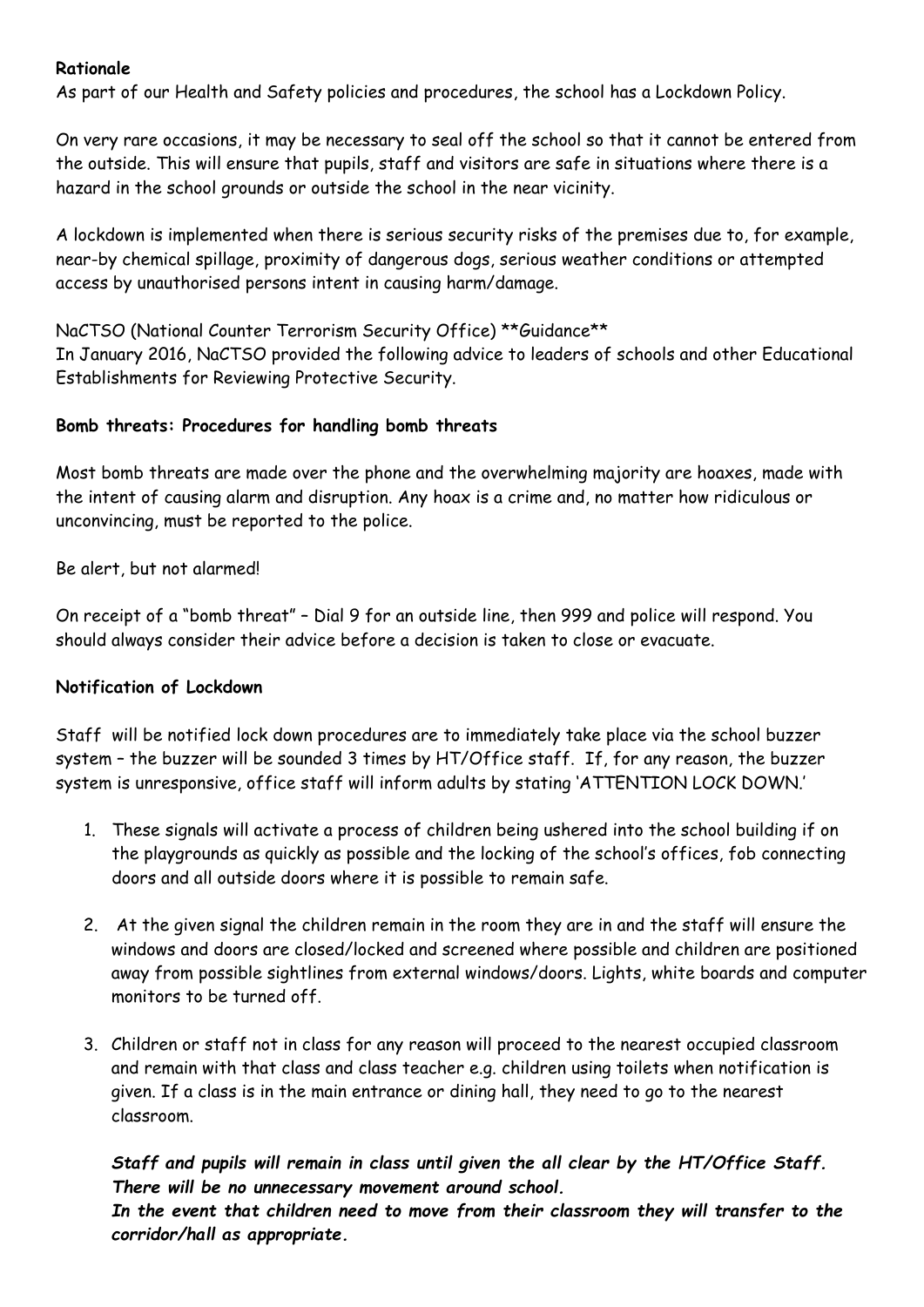4. Staff to support children in keeping calm and quiet.

5. Staff to remain in lockdown positions until informed by key staff e.g. Senior Leadership Team or School Administrator in person that there is an all clear.

6. As soon as possible after the lockdown, teachers and pupils return to their base classrooms. Teachers conduct a roll call and notify the office immediately of any pupils not accounted for.

#### **Staff Roles:**

1. Front office staff ensure that their office(s) are locked and police called if necessary.

2. Head or office staff member locks the school's front doors and entrances.

3. Site Manager to head to the Main Office, after ensuring all perimeter gates are locked (if it is safe to do so).

4. Individual teachers/HLTAs/TAs lock/close classroom door(s) and windows. Nearest adult to check exit doors are shut and locked.

5. Catering Staff to lock back door to kitchen and turn off lights.

## *INDIVIDUAL STAFF CANNOT SIGN OUT OR LEAVE THE PREMISES DURING LOCKDOWN WITHOUT PRIOR AGREEMENT OF THE HEADTEACHER BEFORE LEAVING*

#### **Communication with parents**

- If necessary parents will be notified as soon as it is practical to do so via the school's established communication network – text message/Facebook Group page/website/telephone .
- Depending on the type and severity of the incident, parents may be asked NOT to collect their children from school as it may put them and their child at risk.
- Pupils will not be released to parents during a lock down.
- Parents will be asked not to call school as this may tie up emergency lines.
- If the end of the day is extended due to the lock down, parents will be notified and will receive information about the time and place pupils can be picked up from office staff or emergency services.
- A letter to parents will be sent home as the nearest possible day following any serious incident to inform parents of context of lockdown and to encourage parent to reinforce with their children the importance of following procedures in these very rare circumstances.